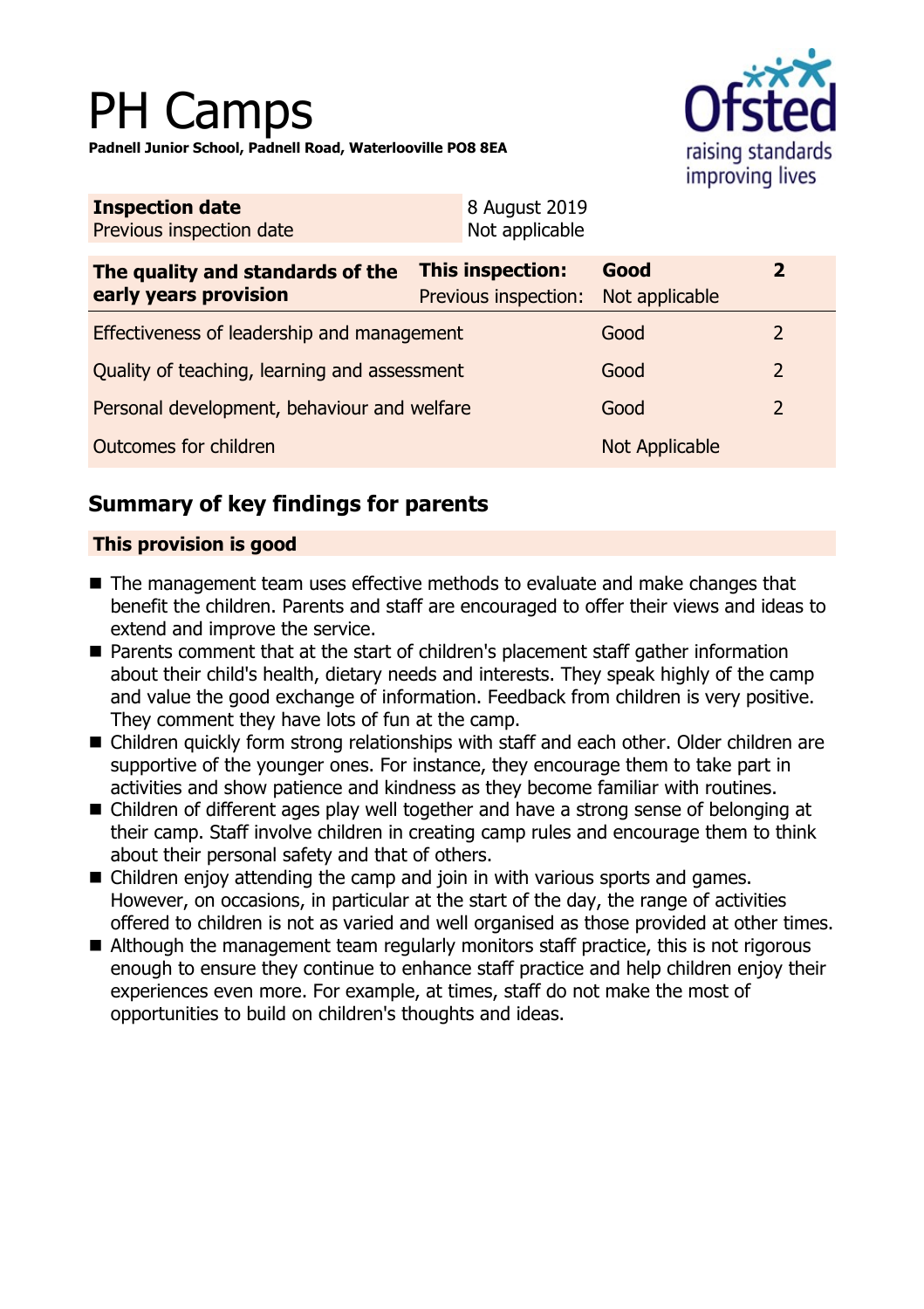## **What the setting needs to do to improve further**

#### **To further improve the quality of the early years provision the provider should:**

- extend the range of choices and opportunities offered to children, in particular at the start of the day
- strengthen the monitoring of staff, to target professional development precisely and continue to support and enhance the quality of their practice.

#### **Inspection activities**

- $\blacksquare$  The inspector had a tour of the premises with the provider.
- The inspector observed children engaged in activities indoors and outdoors.
- $\blacksquare$  The inspector held discussions with the provider, operations manager, manager and staff at appropriate time during the day.
- $\blacksquare$  The inspector carried out a joint observation with the operations manager.
- $\blacksquare$  The inspector looked at a range of documents, including safeguarding and welfare policies and procedures, evidence of staff suitability and performance management processes.

#### **Inspector**

Jane Franks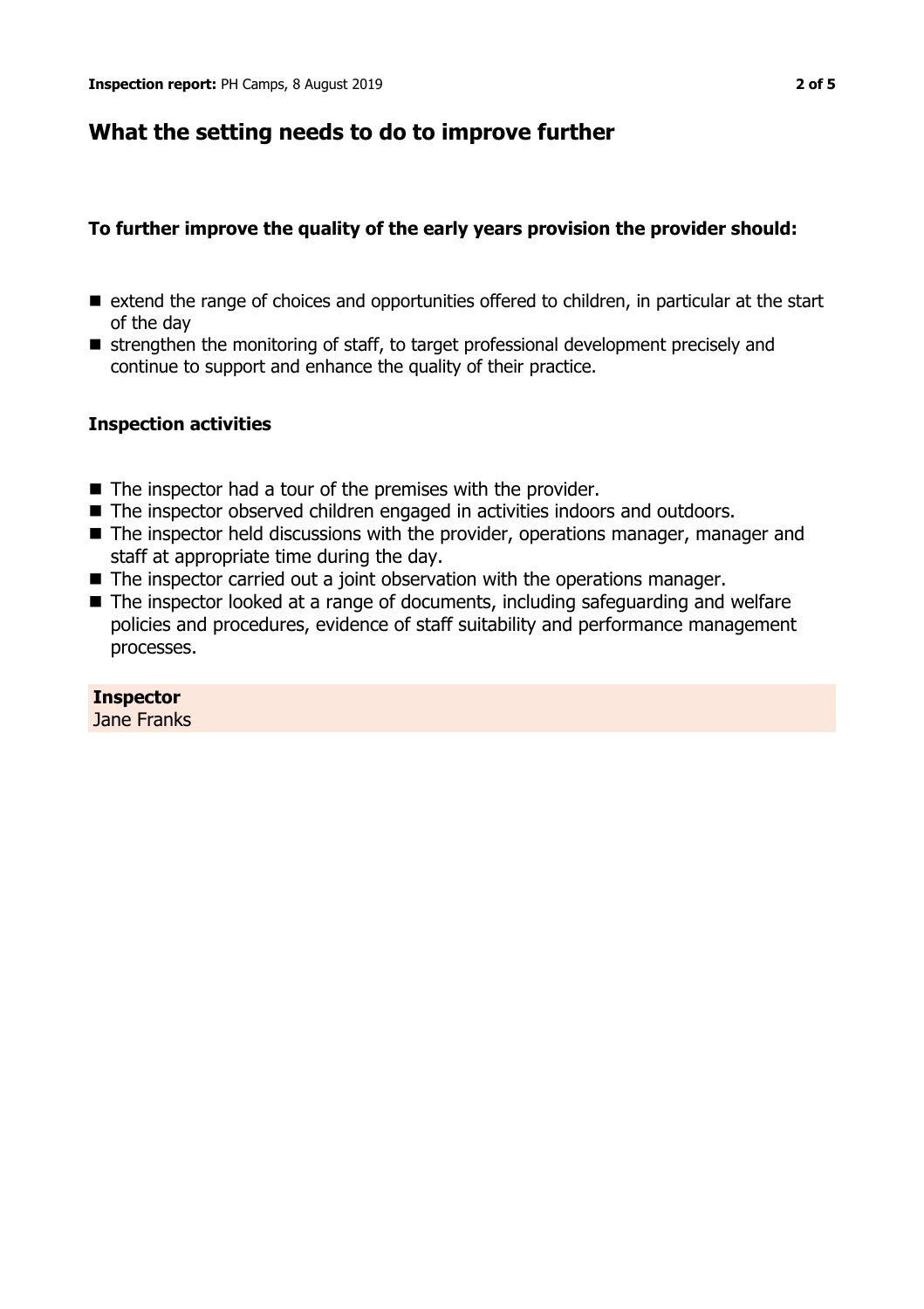## **Inspection findings**

#### **Effectiveness of leadership and management is good**

Safeguarding is effective. Staff have a secure knowledge of what to do if they are concerned about a child's welfare. The management team ensures staff keep up to date with relevant information, such as through training to help them identify children at risk from extreme behaviours and views. There are robust systems in place for the recruitment, induction and vetting of staff. The management team continues to monitor staff suitability throughout the year. Staff attend regular meetings and share ideas. This helps to ensure they are clear about their roles and responsibilities. Staff place a high emphasis on children's safety and supervise them vigilantly. They carry out daily checks to make sure areas used by children are safe and secure. Staff carry two-way radios so they are able to summon support, for instance if a child has an accident and needs firstaid treatment. Children understand how to keep safe. They know to drink water to stay hydrated and practise emergency procedures regularly.

#### **Quality of teaching, learning and assessment is good**

Staff work closely with the children and their parents and take care to ensure that younger children feel settled and comfortable. Children have great fun at the club, laughing and chatting as they play. For example, they engage in creative activities and discuss what they are making. Staff provide children with many opportunities for fresh air and exercise. For example, children practise their dance moves and demonstrate good balancing skills, such as standing still in various positions. They listen to instructions, enjoy playing alongside their peers and take part in mixed-aged team games. Children demonstrate good ball control and spatial awareness in a variety of games and sports. This helps them to build on their confidence and their ability to face new challenges. Children eagerly join in discussions, such as at snack time which is extremely sociable. They talk about going to their new schools with great enthusiasm.

#### **Personal development, behaviour and welfare are good**

Staff support children's good health and well-being effectively. For example, they provide children with breakfast at the start of the day and encourage parents to provide healthy food in children's lunch boxes. Staff promote good hygiene routines. For example, children know to wash their hands before eating and after toileting. Staff provide children with opportunities to share different beliefs and encourage mutual respect. For example, children create posters on diverse festivals. They talk about their posters and listen to what others say with genuine interest. Children respond very positively and receive meaningful praise for their great efforts, which boosts their self-confidence.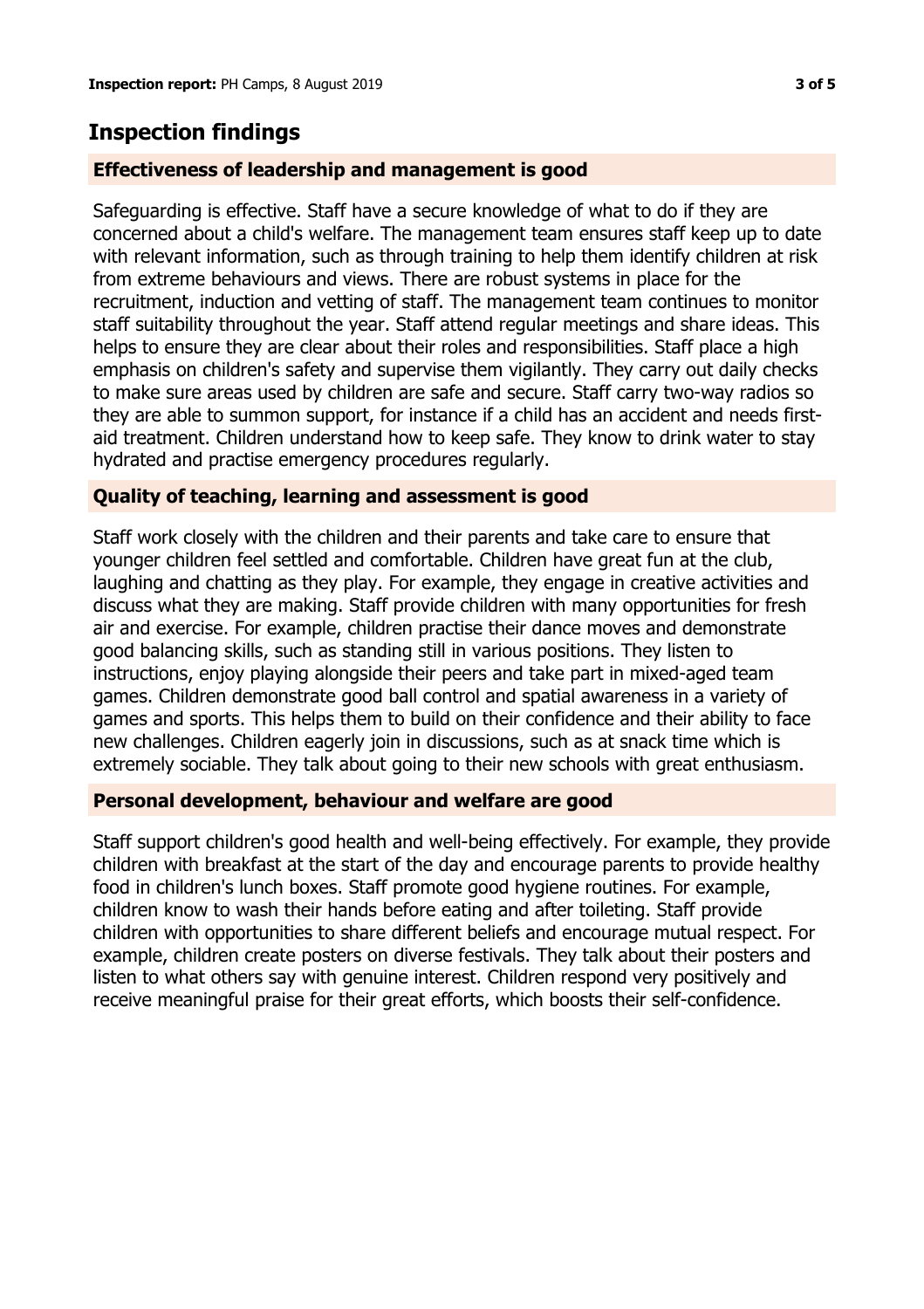## **Setting details**

| Unique reference number                             | EY547777                                                                             |
|-----------------------------------------------------|--------------------------------------------------------------------------------------|
| <b>Local authority</b>                              | Hampshire                                                                            |
| <b>Inspection number</b>                            | 10107068                                                                             |
| <b>Type of provision</b>                            | Childcare on non-domestic premises                                                   |
| <b>Registers</b>                                    | Early Years Register, Compulsory Childcare<br>Register, Voluntary Childcare Register |
| Day care type                                       | Out-of-school day care                                                               |
| Age range of children                               | 4 - 11                                                                               |
| <b>Total number of places</b>                       | 32                                                                                   |
| Number of children on roll                          | 30                                                                                   |
| Name of registered person                           | PH Camps Ltd                                                                         |
| <b>Registered person unique</b><br>reference number | RP550772                                                                             |
| Date of previous inspection                         | Not applicable                                                                       |
| <b>Telephone number</b>                             | 01225 701830                                                                         |

PH Camps registered in 2017. It is one of several holiday clubs run by the same provider in school locations across several adjoining counties. The camp is located in Padnell Junior School in Waterlooville, Hampshire. It is open from 8am until 5.30pm during the school holidays only. The camp employs four staff, three of whom hold relevant coaching qualifications.

This inspection was carried out by Ofsted under sections 49 and 50 of the Childcare Act 2006 on the quality and standards of provision that is registered on the Early Years Register. The registered person must ensure that this provision complies with the statutory framework for children's learning, development and care, known as the early years foundation stage.

Any complaints about the inspection or the report should be made following the procedures set out in the guidance Complaints procedure: raising concerns and making complaints about Ofsted, which is available from Ofsted's website: www.ofsted.gov.uk. If you would like Ofsted to send you a copy of the guidance, please telephone 0300 123 4234, or email [enquiries@ofsted.gov.uk.](mailto:enquiries@ofsted.gov.uk)